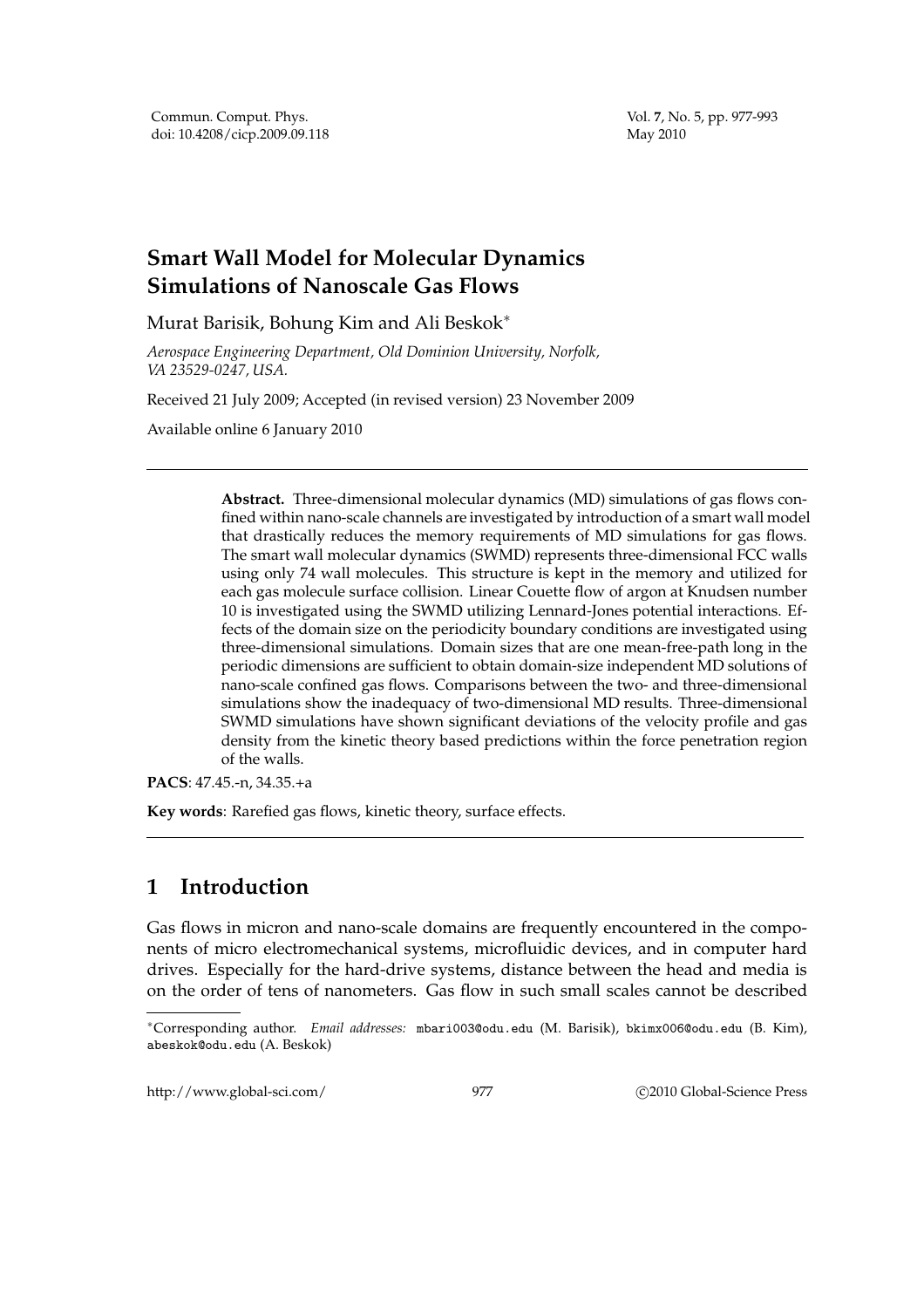using the continuum hypothesis, and the Knudsen number, *Kn*, (ratio of the gas mean free path,  $\lambda$ , to the characteristic flow dimension, *H*) emerges as a measure of the degree of rarefaction. Depending on the local Knudsen number, the flow is considered to be in the continuum  $(Kn \le 0.001)$ , slip  $(0.001 \le Kn \le 0.1)$ , transition  $(0.1 \le Kn \le 10)$ , and free-molecular (*Kn*>10) flow regimes [1]. Such characterizations assume "dynamic similarity" between the gas flows in low pressure environments (i.e., large *λ*) and small scale domains, which is valid for as long as one can neglect the surface force interactions between gas and wall molecules.

Rarefaction effects alone bring many challenges to the formulation of relevant constitutive laws and boundary conditions for high-order continuum models (in *Kn*). As a result, gas transport in small scales is often investigated using kinetic theory based on the Boltzmann equation. Analytical and numerical solutions of the Boltzmann equation are usually challenging due to the complexity induced by the collision integral terms and the multi-dimensionality of the equation. In addition, gas/wall interactions are often described using simple rules, such as the diffuse and specular reflection. More complex gas/surface interaction models, based on the Maxwell's scattering kernel [1] or Cercignani-Lampis model also exist [2]. Boltzmann equation can yield analytical solutions in the free molecular flow regime, where the intermolecular collisions can be neglected. Alternatively, one can utilize the Direct Simulation Monte Carlo (DSMC) method of Bird [3] to simulate flows in the slip, transition and free-molecular flow regimes. The DSMC could also include the gas/surface interaction models based on the aforementioned scattering kernels. Based on these theoretical and algorithmic developments there has been a vast number of investigations of gas flows in the late transition and free molecular flow regimes  $(Kn \geq 5)$  [4–14]. Unfortunately many of these studies assume "dynamic similarity" and neglect the gas/surface force interaction effects, which can be significant in nano-channel flows. For example, flow of argon (electrically neutral and monatomic) in *H*=6.48*nm* height channel under standard conditions (*λ*argon=64*nm*) results in *Kn*=10, which is in the free molecular flow regime. However, the van der Waals force interaction length-scale between an electrically neutral surface and argon molecule is approximately 1*nm* (about three molecular diameters, 3*σ*). It is obvious that such force interactions would be effective within  $1/3<sup>rd</sup>$  of the channel, despite the free molecular flow regime predicted by the kinetic theory. Therefore, one must understand and evaluate the influence of this near-wall force field on the nano-scale confined flow, and characterize deviations from the kinetic theory predictions.

Molecular Dynamics (MD) may be utilized to characterize the gas/wall interactions. Literature on MD simulations of rarefied gas flows is rather limited. In a series of studies Cieplak *et al* investigated gas flows in nano-channels using three-dimensional MD simulations [15–18]. Particularly, [15] presents Poiseuille flow for  $Kn = 0.03$ , 0.12, and 5.52 in a nano-channel with 12.75*σ* in height, by assigning periodic boundary conditions along the channel length and width of  $13.6\sigma$  and  $5.1\sigma$ , respectively. These simulations utilized purely repulsive and attractive wall models, and have demonstrated density accumulation effects near the boundaries, results of which have been quantified in [16].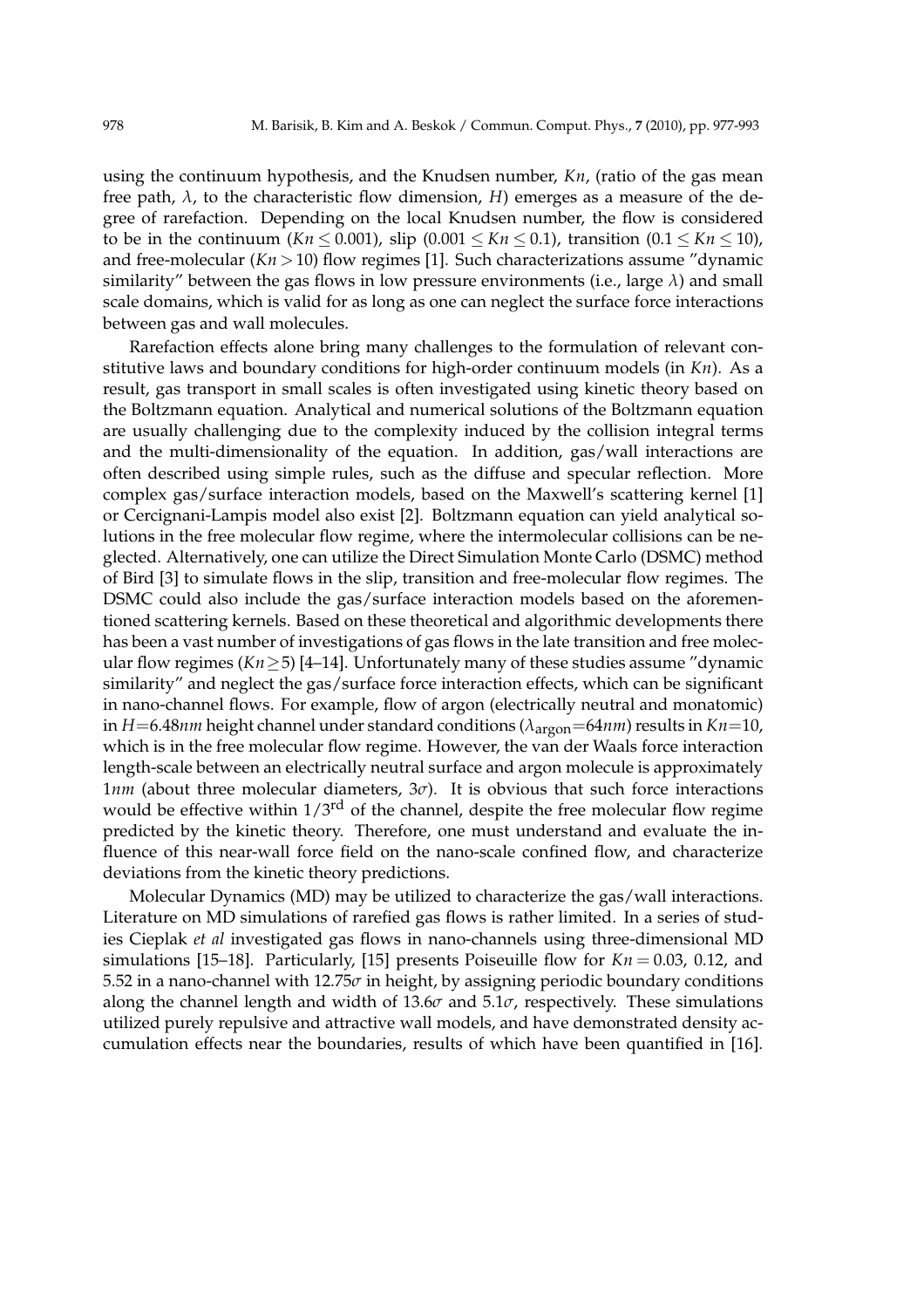Furthermore, differences in the velocity profiles from the predictions of continuum hydrodynamics are shown. In [17], the boundary conditions at the fluid/solid interface is presented for monatomic and chain molecules. Density immediately next to the surface for both kinds of fluids is shown to be largely independent of the bulk density for different *Kn* values, driven by the attractive walls with large gas/wall interaction strength. The effect of patterned surface on both chain and simple fluid cases are presented in [18]. MD simulations of gas flows are computationally expensive due to the following reasons: First, gas flows evolve through intermolecular collisions characterized by the mean free path. Despite the large *Kn* value induced by the nano-scale confinement, computational domain in the lateral and axial flow directions must be extended to a distance on the order of *λ* to allow intermolecular collisions in these directions. This requirement results in simulation volumes on the order of  $\lambda^3/Kn$  that contain a large number of gas molecules  $(N \times \lambda^3/Kn$ , *N* being the number density). Second, the MD simulations must be executed for time-scales on the order of several intermolecular collision times to result in a state amenable for time or ensemble averaging. The third issue is the excessively large number of wall molecules required to atomistically model the surfaces, which induces extensive memory requirements.

The *objectives* of this paper include the development of a "Smart Wall" model that significantly reduces the memory requirements for MD simulations of gas flows (Smart-Wall-MD: SWMD). Using this model, we address the differences in two- and three-dimensional MD simulations, as well as the relevance of domain size and the effects of periodicity in MD simulations. Our computational model utilizes the 6-12 Lennard-Jones potentials for intermolecular interactions between the argon molecules, as well as argon and wall molecules. The new computational model enables MD simulations of linear Couette Flow in nano-channels with realistic surface force-field effects, and enables investigations of deviations from the kinetic theory based solutions.

This paper is organized as follows: In Section 2, we describe the SWMD algorithm along with the differences of the wall force field in two- and three-dimensions. We also summarize the parameters and methods utilized in the MD algorithm. In Section 3, we present the velocity and density profiles obtained using two-dimensional MD simulations. Section 4 includes discussions of the domain size effects on the periodicity boundary conditions, as well as the velocity and density profiles obtained in three-dimensional simulations. Finally, we present the conclusions of our study.

# **2 Theoretical background and model description**

### **Smart wall model**

MD simulations of gas flows often require large computational domains, since gas flows evolve through intermolecular and molecule/surface collisions. Without loosing generality, we will examine channel flow at a given *Kn* value. Depending on the base pressure and temperature one can find the number density of gas molecules (*N*) using the ideal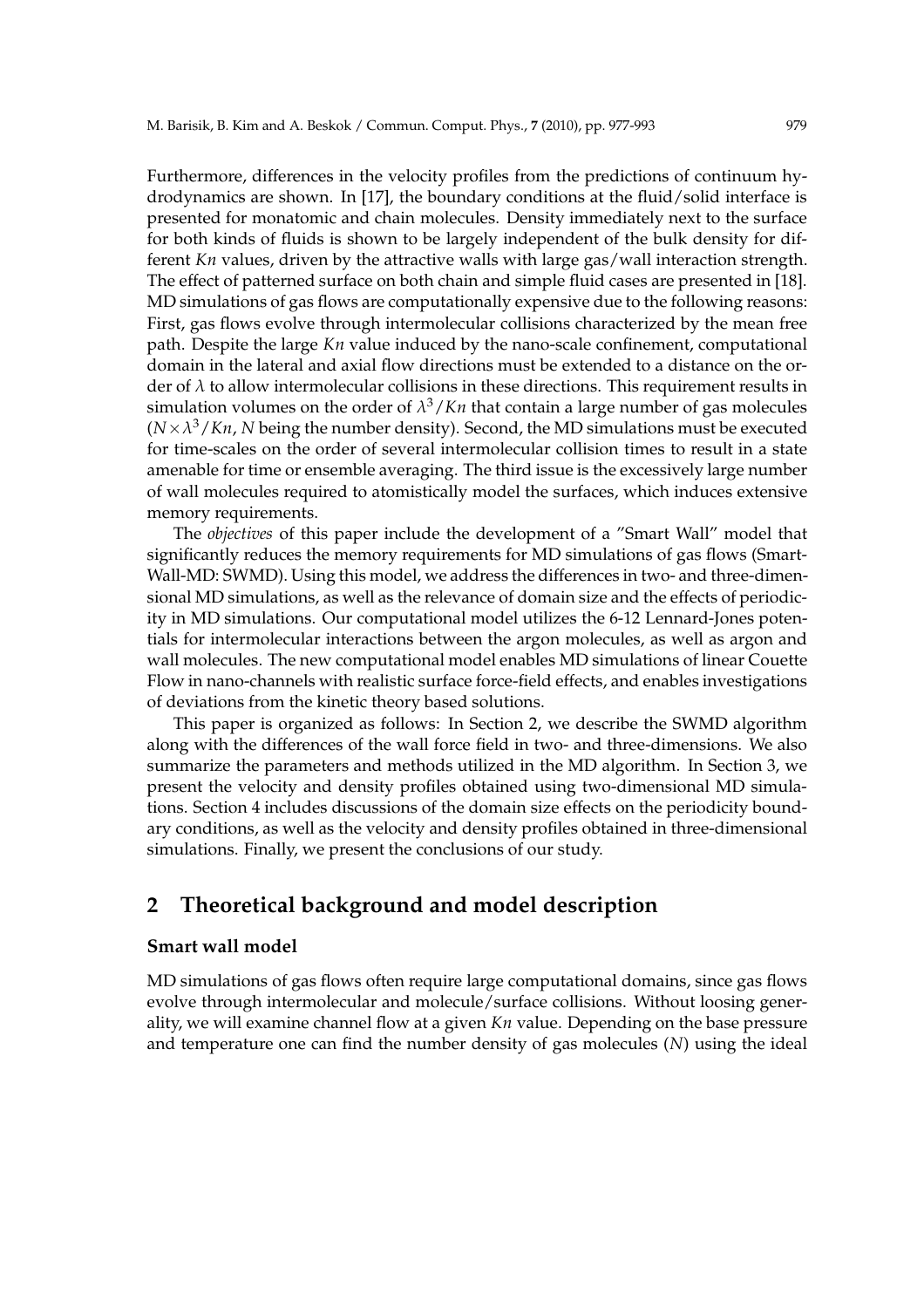| $H = 3.24$ nm, $\lambda = 32.4$ nm | Regular rarefied gas MD |           | SWMD  |       |
|------------------------------------|-------------------------|-----------|-------|-------|
| $\mathrm{W}\times \mathrm{L}$      | $\mathsf{wall}$         | $N_{gas}$ | √wall | Ngas  |
| $\lambda \!\times\!\lambda$        | 36,603                  | 200       |       | 177   |
| $3\lambda \times 3\lambda$         | 325,803                 | 1,800     | 74    | 1,593 |
| $5\lambda \times 5\lambda$         | 903,003                 | 4,900     | 74    | 4,425 |

Table 1: Comparison of the number of molecules used in SWMD and typical MD simulations.

gas law, and can also calculate the mean free path,  $\lambda$  [1]. The simulation domain needs to encompass the channel height (*H*) in the transverse direction, and should be large enough to allow intermolecular collisions in the lateral and axial directions. For this reason dimensions of the simulation domain should extend at least one mean-free path in the lateral and axial directions. This requires a computational volume of *λ* <sup>3</sup>/*Kn* with a total number of gas molecules equal to *Nλ* <sup>3</sup>/*Kn*. For example, simulation of argon gas at  $T = 298K$  and  $P = 202kPa$  ( $\lambda_{\text{argon}} = 32.4nm$ ) in 3.24*nm* height channel ( $Kn = 10$ ) with in a  $\lambda \times L \times \lambda$  domain requires simulation of only 177 gas atoms (Table 1). However, these gas molecules interact with walls that cover an area of  $2 \times \lambda^2$ . The wall thickness should be chosen properly to consider the wall crystalline structure and the force field due to all molecules within that structure.

In this study we consider the Face Centered Cubic (FCC) fixed lattice structure at various orientations, and assume electrically neutral surfaces whose molecules interact via the 6-12 Lennard-Jones (L-J) potential. Fig. 1 shows the schematics of the unit FCC fixed lattice solid wall with its atomistic positions and molecular separation length scales. If the (1,0,0) plane faces the fluid, a single FCC structure would occupy a volume of  $(0.54)^3$   $nm^3$ and contain only 14 molecules. Due to the cut-off distance of the L-J potential (1.08*nm*), one needs to model the walls using at least two layers of FCC structure, which include 23 wall molecules within 2 $\times$  (0.54)<sup>3</sup>  $nm^3$  volume and will cover only (0.54)<sup>2</sup>  $nm^2$  surface area. Considering the example of the 3.24*nm* height channel for argon flow at *T* =298*K* and *P* = 202*kPa*, the total number of molecules required to model both walls (area of  $2\times$ 32.4 $\times$ 32.4 $nm^2$ ) is 36,603 (Table 1). One must note our choice of the artificially large pressure of 202*kPa*. A similar calculation at one atmosphere would require simulation of 708 argon molecules and 145,203 wall molecules. Therefore, straightforward MD simulations of gas flows suffer from the overwhelmingly large number of wall molecules, which unnecessarily require large computational memory.

In order to develop the smart wall model (SWM) we first formed several layers of FCC wall structures with  $(1,0,0)$  plane facing the fluid. We evaluated force interactions between a cluster of these FCC structures and a single molecule approaching to this cluster with various angles of incidence and target locations. Utilizing structure of the FCC crystal and the cutoff distance for the L-J potentials, we were able to develop a truncated molecular wall module that accurately represents the force field on an approaching molecule due a semi infinite half plane. The molecular structure of the resulting SWM, consisting of only 74 wall molecules, is shown in Fig. 2. The centerline of the model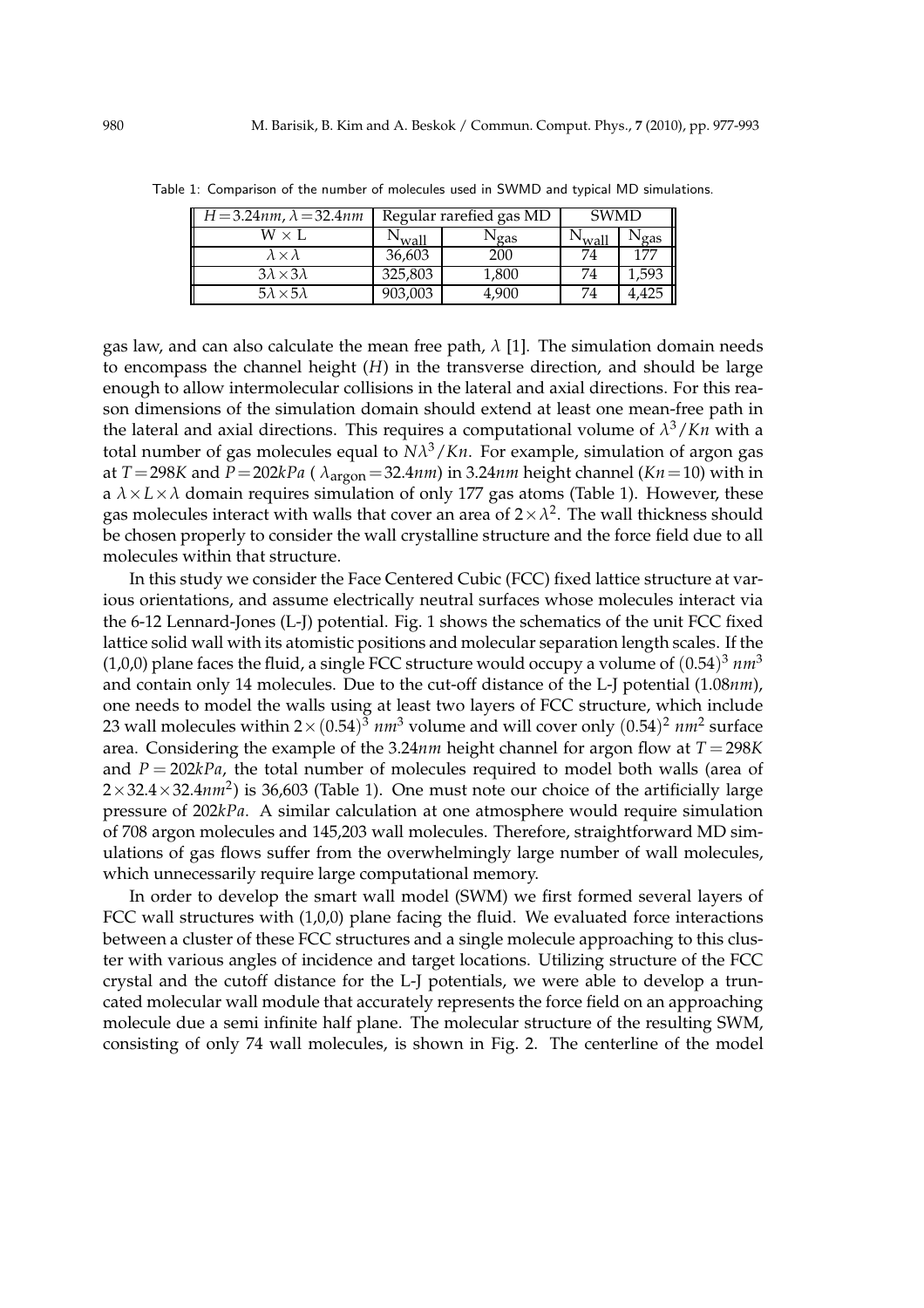

Figure 1: (a) The schematic of the unit FCC fixed lattice for solid walls. Modeling of two-dimensional FCC walls corresponding to the  $(1,1,1)$  (b) and  $(1,0,0)$  (c) planes.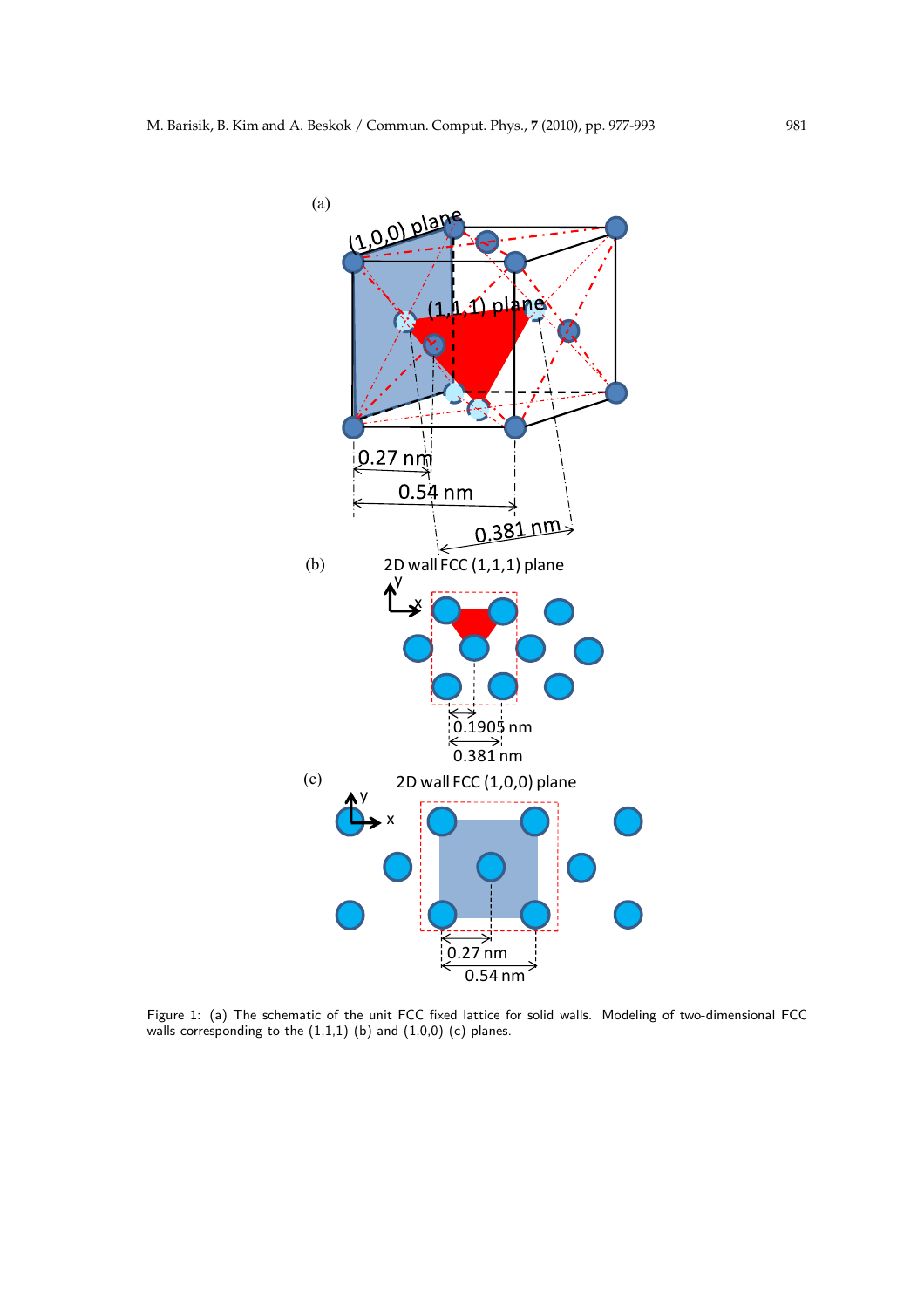

Figure 2: Schematics of the wall surface for optimized gas/wall interaction model for three-dimensional MD simulations. The line represents the center line of the model.

and the center molecule are also shown in the figure. Any gas molecule approaching the SWM targets the basic FCC structure immediately around the centerline. We still apply the aforementioned cut-off distance to calculate the force field properly. Otherwise the molecules within one side of the SWM could falsely bias the force calculations due to the motion of the approaching gas molecules, and/or motion of the surface. The SWM structure, consisting of 74 wall molecules, is formed once and maintained in the computer memory as a basic unit. When a gas molecule is about to enter into the force penetration region (3*σ*) of walls, this basic unit, conforming exactly to the crystalline structure of the surface, is placed on the surface. In the case of moving walls, the desired tangential velocity is imposed on the wall molecules according to the wall speed, simulation time and the initial configuration of the wall crystalline structure.

### **Two-dimensional versus three-dimensional wall models**

In order to assess the differences between two- and three-dimensional simulations, we developed two-dimensional wall models shown in Figs. 1(b) and (c) by utilizing the (1,0,0) and (1,1,1) planes of the basic FCC structure. Similar two-dimensional molecular models were developed and utilized earlier to simplify the MD computations. The smart wall models corresponding to two-dimensional configurations contain 14 and 18 molecules for the (1,0,0) and (1,1,1) planes, respectively. Since two-dimensional simulations require relatively small number of wall molecules, impact of SWM for twodimensional (2-D) models is not as extensive as in three-dimensional (3-D) simulations.

An important aspect of the three- versus two-dimensional MD simulations is the differences between the wall force fields. In Fig. 3 we show the force fields on a single molecule approaching the 2-D and 3-D walls directly on the center-line of the wall molecules. The 2-D FCC walls with (1,0,0) plane induces the least amount of force on the approaching molecule, while the 2-D FCC wall with (1,1,1) plane has slightly larger influence. None of the two-dimensional model force fields can induce the force due to the three-dimensional model. Therefore, it is necessary to investigate the effects of these wall force fields on the two- and three-dimensional simulations.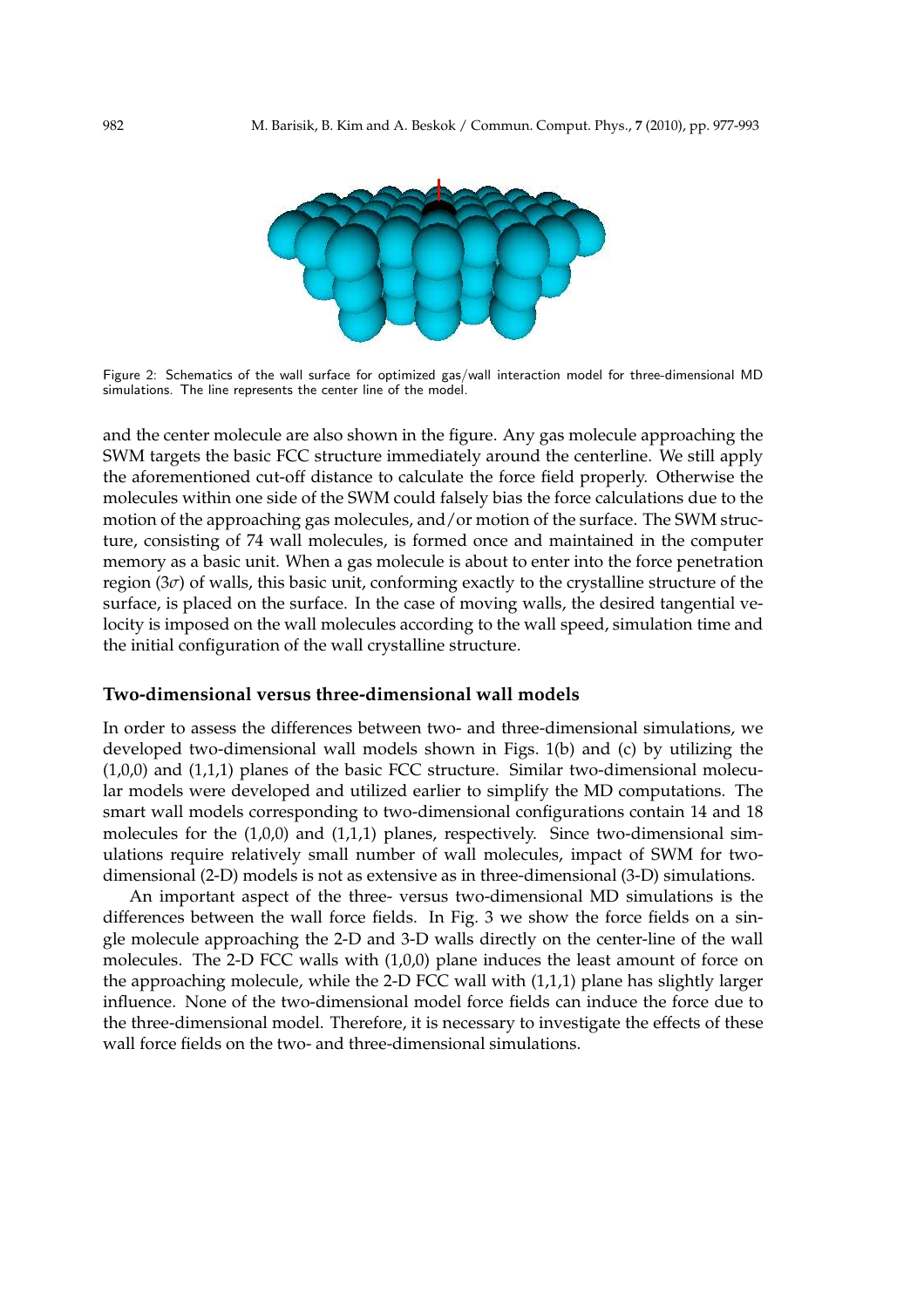

Figure 3: Comparisons of wall force fields for two-dimensional FCC  $(1,0,0)$  and  $(1,1,1)$  planes and threedimensional FCC (1,0,0) plane for a fluid molecule approaching the wall through the center line of the wall molecule  $(\varepsilon_{wf}/\varepsilon_{ff} = 1$  is assumed).

### **MD simulation details**

We consider flow of argon gas between two infinite parallel plates that are a distance *H* apart, and moving in opposite directions with a characteristic velocity corresponding to  $U_w = M \sqrt{\gamma k_b T / m}$ , where *M* is the Mach number,  $\gamma$  is the adiabatic index from kinetic theory (5/3 for monatomic molecules such as noble gases),  $k_b$  is the Boltzmann constant (1.3806×10−<sup>23</sup> *JK*−<sup>1</sup> ), *T* is the temperature, and *m* is the molecular mass of wall molecules. The mass for an argon molecule is  $m = 6.6337 \times 10^{-26}$ *kg*, its molecular diameter is  $\sigma =$ 0.3405 $nm$  and the depth of the potential well for argon is  $\varepsilon = 119.8 \times k_b$ . For simplicity, we utilized the same molecular characteristics for wall molecules. Periodicity boundary conditions are applied in the axial (*x*) and lateral (*z*) directions. A typical simulation domain is shown in Fig. 4. Both plates are maintained at the same temperature, *Tw*=298*K*. The number density of the gas molecules at given temperature and atmospheric pressure (101*kPa*) is equal to  $2.69 \times 10^{25} m^{-3}$ .

We performed MD simulations with the isothermal ensemble (NVT) by utilizing (6- 12) Lennard-Jones potential

$$
V(r_{ij}) = 4\varepsilon \left[ \left( \frac{\sigma}{r_{ij}} \right)^{12} - \left( \frac{\sigma}{r_{ij}} \right)^{6} \right]
$$

for the intermolecular interactions. Formally, all interactions between the nonbonded particles have to be calculated. Since the Lennard-Jones potential vanishes at larger  $r_{ij}$  (distance between particles *i* and *j*), only the interactions with particles within a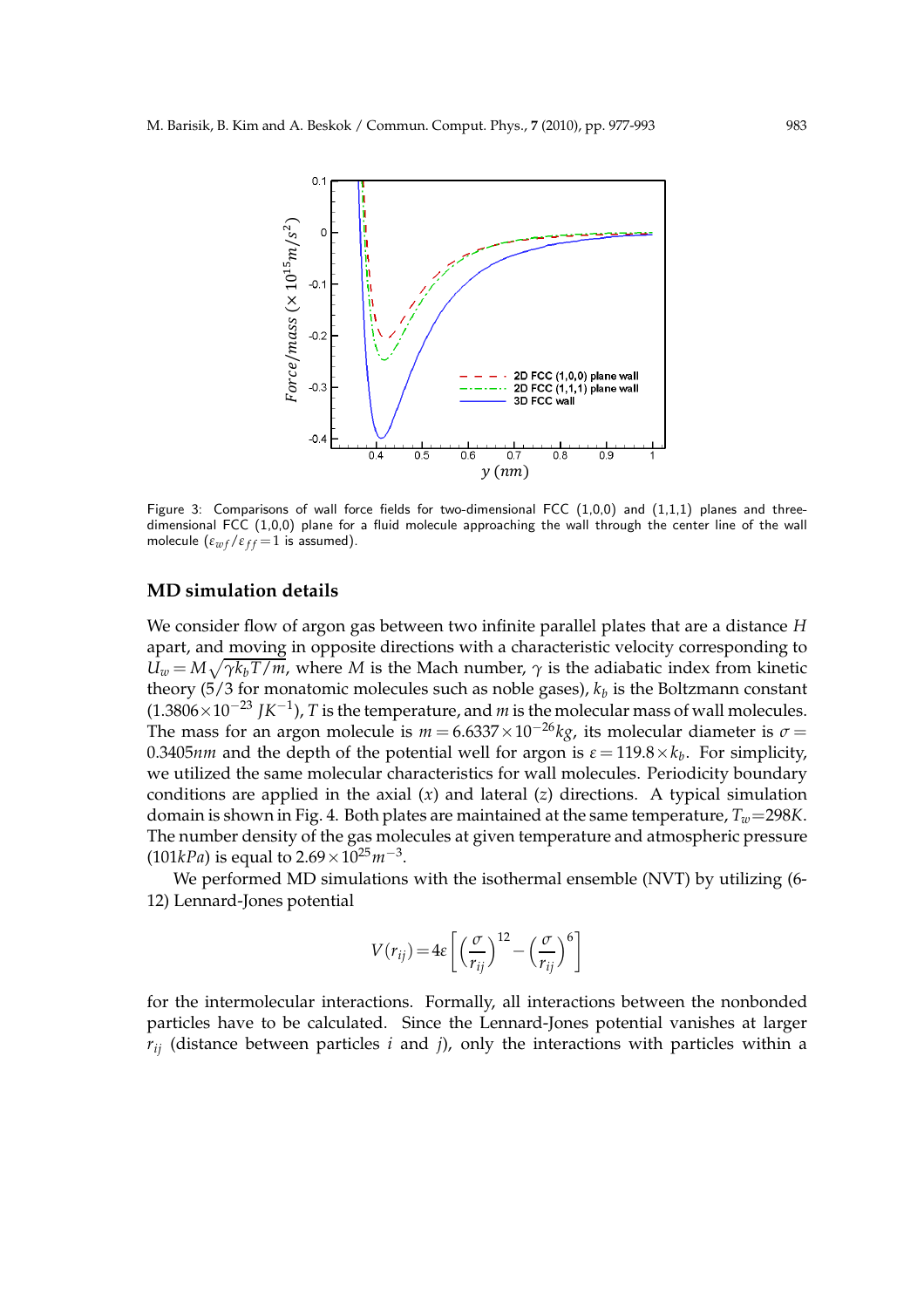

Figure 4: Schematics of the simulation domain and the slab bins used for data analysis (a). Snapshot of three-dimensional SWMD gas flow (b).

certain cutoff radius  $r_c$  need to be calculated. Therefore, the intermolecular interaction forces were truncated and switched to zero at a cut-off distance of 1.08*nm*, which is approximately at  $3\sigma$ . Our algorithm utilizes the well known link cell method to handle the particle-particle interactions [19]. In this study, we utilized the potential strength for gas/wall interactions to be the same with that of gas/gas molecular interactions. Thus, we investigated flow of argon gas confined between classical FCC solid walls having the same molecular properties of argon (i.e.,  $\sigma_{\text{wall}} = \sigma_{\text{argon}}$  and  $\varepsilon_{\text{wall-areon (wf)}} = \varepsilon_{\text{areon-areon (ff)}}$ ). Assuming only van der Waals interactions between gas and wall molecules, the gas/wall interactions are defined using the 12-6 Lennard-Jones potentials. This model is applicable to *any* FCC solid wall with some modifications in the  $\sigma_{\text{wall}}$  and  $\varepsilon_{\text{wf}}$  values. The wall value is important in definition of the cutoff distance for intermolecular interactions (∼3*σ* for the Lennard-Jones model), while  $\varepsilon$ <sub>wf</sub> is the potentialwell depth for gas/wall interactions.

The smart wall algorithm utilizes the fact that gas/wall interactions are limited by the cutoff distance. Therefore, the number of wall molecules needed to give accurate results is a function of the crystal structure of the selected wall model and the cut off distance only. The potential well depth,  $\varepsilon_{w}$ , does not affect the SWMD. However, variations in the  $\varepsilon_{wf}/\varepsilon_{ff}$  ratio change the gas/wall molecule interaction strength (i.e., wall wettability). Therefore the velocity and density distributions shown in this work are unique to the  $\varepsilon_{\rm wf}/\varepsilon_{\rm ff} = 1.0$  case. The results will be affected by variations in the  $\varepsilon_{\rm wf}$  value. Since the primary objective of our manuscript is the introduction of the SWMD algorithm, detailed investigations of flow physics as a function of the  $\varepsilon_{wf}/\varepsilon_{ff}$  ratio will be presented in future studies.

We followed the time evolution of a set of interacting particles by numerically solv-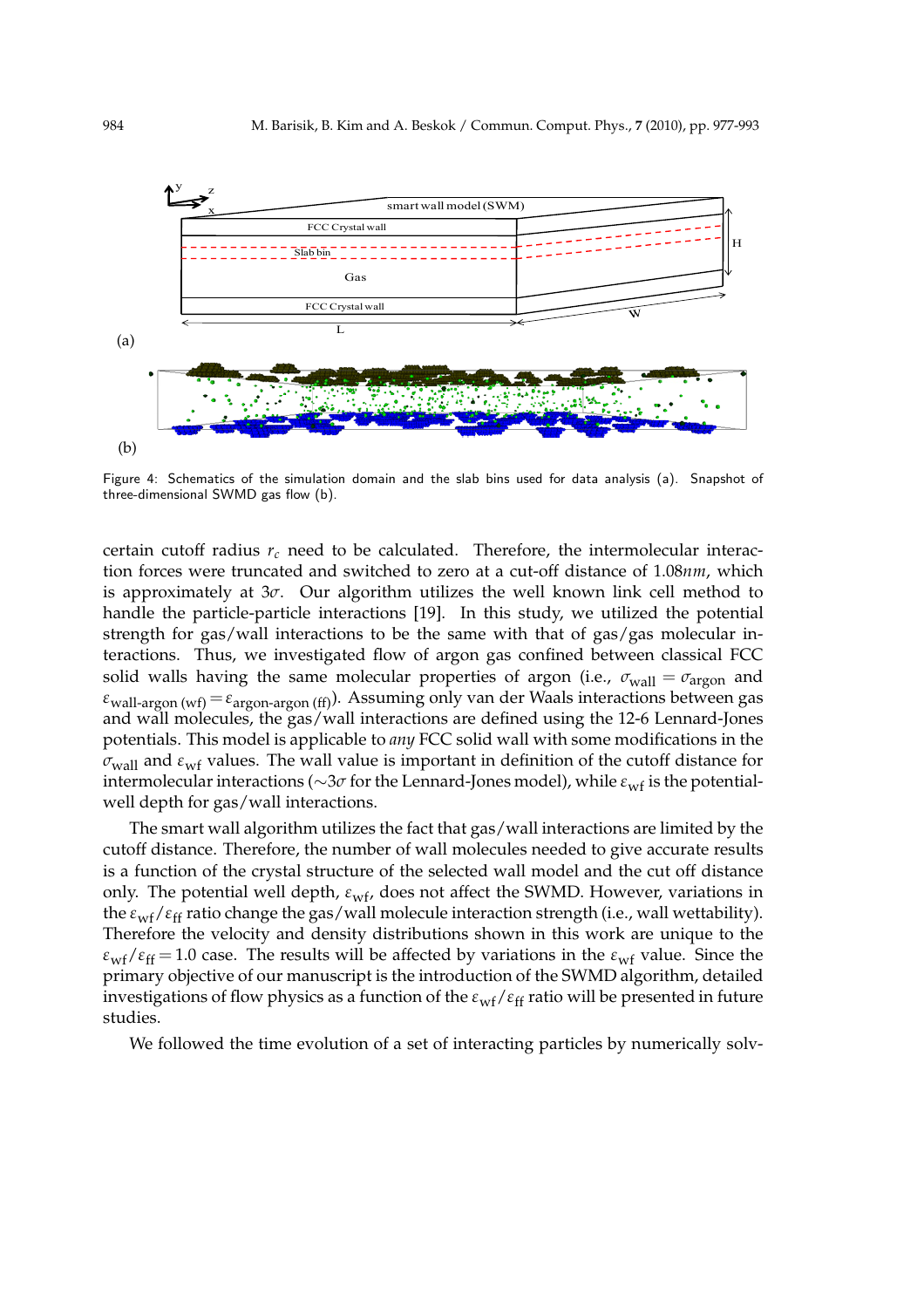ing the equations of motion from Newton's law for classical multibody systems. For the steady state constant temperature non-equilibrium MD simulations, Nose-Hoover thermostat [20] with relaxation time ∼ 0.2*ps* was utilized to maintain the system's temperature at 298 K. We use the velocity Verlet algorithm for time integration [11] with  $\frac{1}{2}$ characteristic time  $\tau = \sigma \sqrt{(m/\epsilon)} = 2.16 \times 10^{-12}$ *s*, and the simulations used 4*f s* (∼0.002*τ*) time steps. Simulations started from the Maxwell-Boltzmann velocity distribution for gas molecules, and ran  $10^6$  time-steps ( $4ns$ ) to reach a steady state, after which, another  $2{\times}10^6$ time steps (8*ns*) were performed for time averaging. Longer time averaging has also been performed to confirm convergence of the density and velocity profiles to the steady state. Particularly, the simulation times are compared with the mean collision times (predicted by the ratio of the mean free path  $\lambda$  to the mean thermal speed  $c_m\!=\!\sqrt{(8RT/\pi)})$  to result in a state amenable for time or ensemble averaging. Density and velocity distribution in the fluid is obtained using various sizes of slab bins numbered parallel to the walls, as shown in Fig. 4(a). In order to obtain the same *Kn* value in various height nano-channels under isothermal conditions, we adjusted the base pressure and hence the number density in the simulations. As a result, we were able to maintain  $Kn \approx 10$  flow in all simulations, while the affects of wall force field is evaluated for different channel heights. More detail on the specific simulation conditions will be supplied when we discuss the effect of the domain size and periodicity on the simulations. A snapshot of the three-dimensional SWM in an actual MD simulation is shown in Fig. 4(b). Our implementation of the SWM enables simultaneous utilization of the necessary number of wall structures within the domain.

# **3 Two-dimensional simulations**

In this section we present the velocity and density profiles for nano-scale confined gas flow at  $Kn = 10$  obtained using two-dimensional MD simulations. We utilized the twodimensional (1,1,1) FCC model, since the wall force field using this model is more dominant than that of the  $(1,0,0)$  plane (Fig. 3). Two sets of simulations for  $Kn = 10$  are performed using *H*=5*nm* and *H*=10*nm*. In order to fix the shear rate we utilized *Uw*=0.6*M* and 0.3*M* in the *H* = 5*nm* and *H* = 10*nm* channels, respectively. The base temperature was assigned as 298 K and pressure was set to 130*kPa* and 65*kPa* in 5 and 10*nm* height channels, respectively. Both simulations utilized 268 gas molecules with 600*nm* channel length. The channel height is determined from the center lines of wall molecules on the top and bottom surfaces. Because of this definition,  $\sigma/2$  distance from each wall is penetrated by wall molecules. The channel height is divided into 100 equally spaced bins, resulting in bin sizes of 0.05*nm* and 0.1*nm* for the *H*=5*nm* and *H*=10*nm* channels, respectively. Considering the bin sizes and molecular diameter, the wall molecules penetrate into approximately 5 and 2 bins for the  $H = 5nm$  and  $H = 10nm$  cases, respectively.

Velocity profiles within half of the channels are shown in Fig. 5. Particularly the figure shows the relative dimensions of the gas and wall molecules. For the *H* = 5*nm* and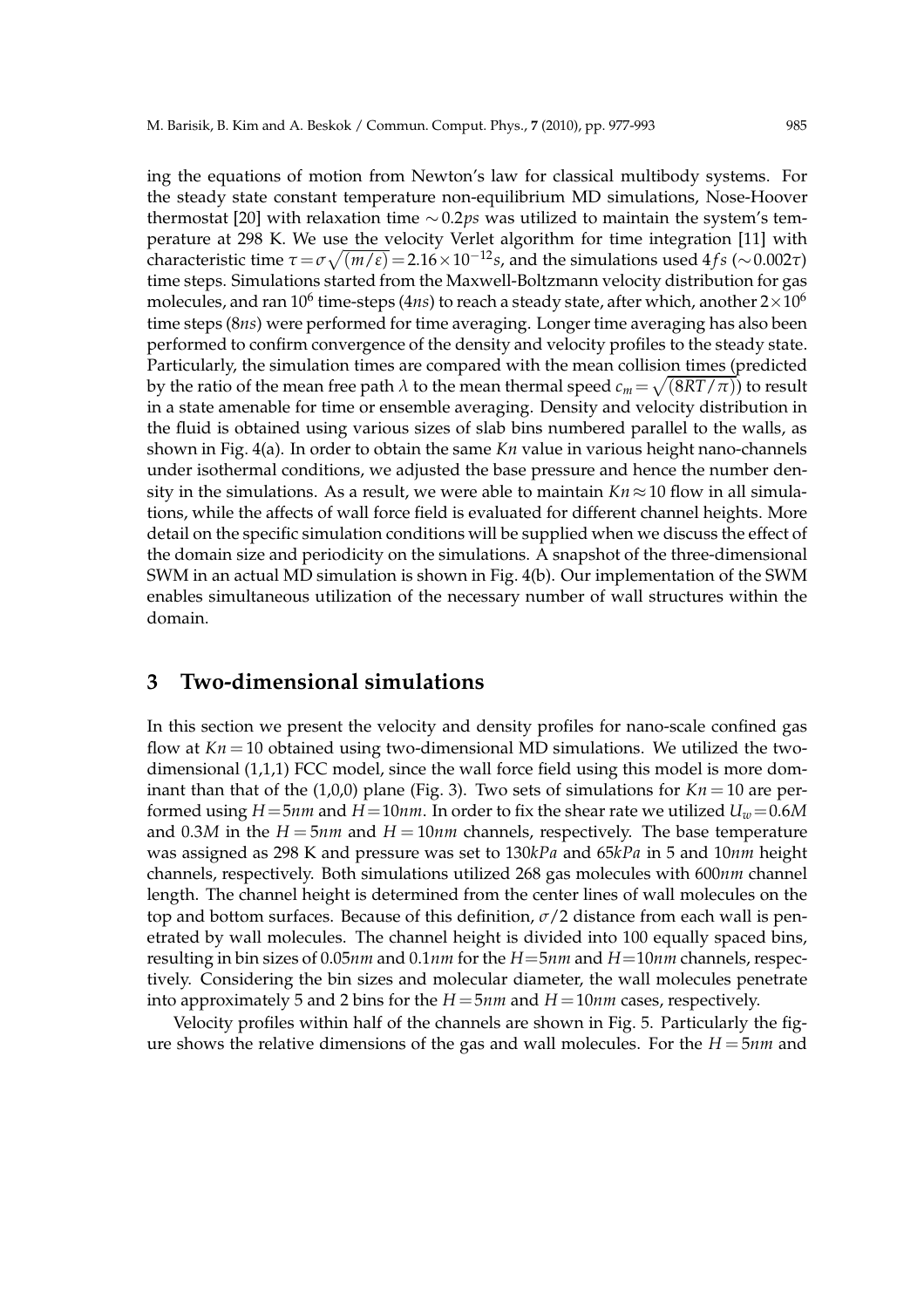

Figure 5: Comparison between the linearized Boltzmann solution and two-dimensional MD gas flow simulations with the smart wall model using the  $(1,1,1)$  plane.  $\:$ a) Velocity profiles in a  $5nm$  channel  $(U_w\!=\!0.3M)$ , and (b)  $10nm$  channel  $(U_w=0.6M)$ . Both cases correspond to  $Kn=10$ . Scales of gas and wall molecules and the cutoff distance are also shown.

*H*=10*nm* channel cases, the 3*σ* cut-off distance covers  $2/5$ <sup>th</sup> and  $1/5$ <sup>th</sup> of the channel, respectively. Velocity profiles from the linearized Boltzmann equation solutions at *Kn*=10, adopted from [9], are also shown in the figure. The Boltzmann equation solutions assume rarefied gas region bounded in −0.5 ≤ *y*/*H* ≤ 0.5. The velocity profiles for both cases agree outside the force cut-off distance from the walls. However, there are distinct changes within the velocity profiles in the near wall region. These effects, due to the wall force field, are neglected in kinetic theory solutions.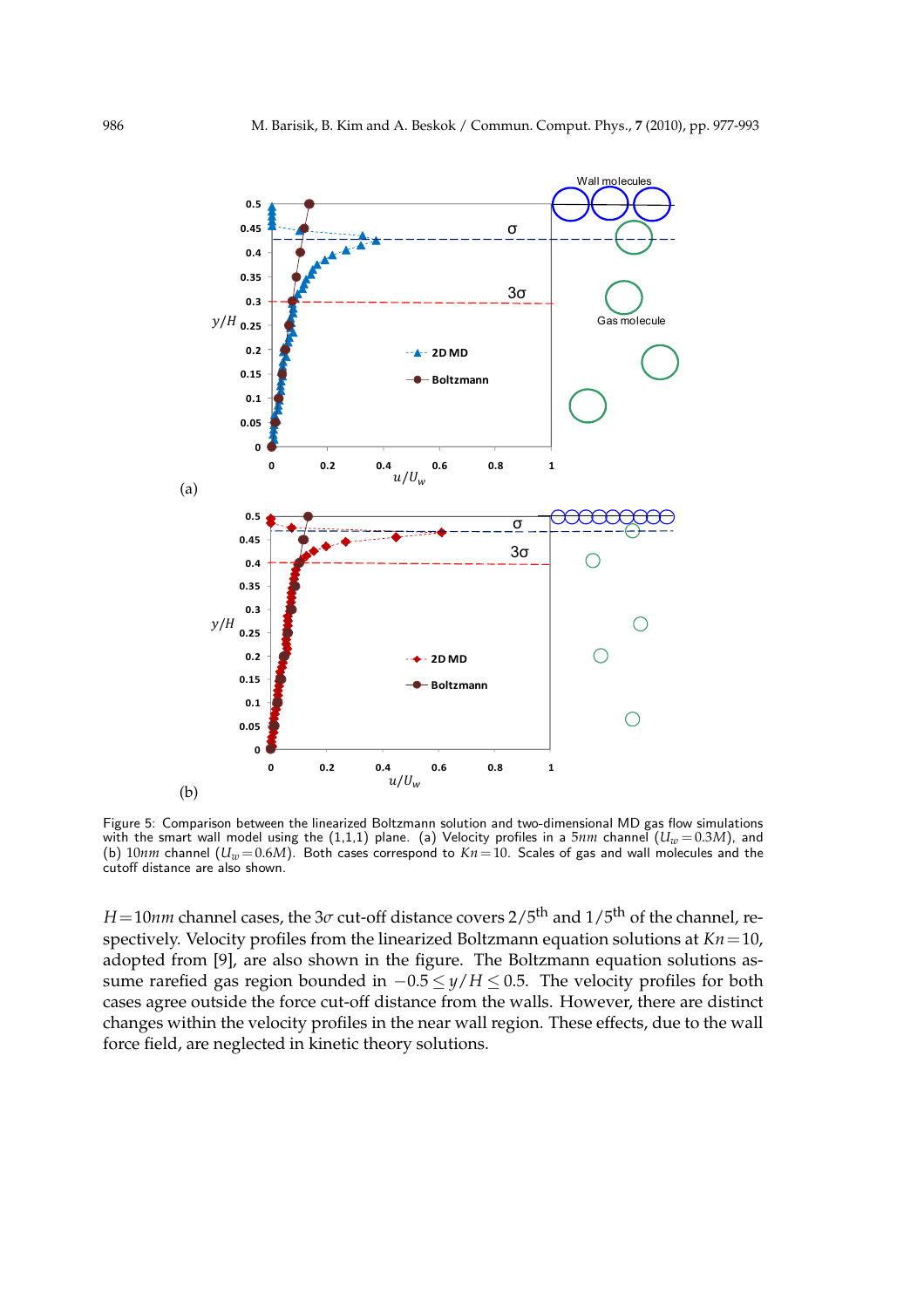

Figure 6: Density profiles within a 5*nm* (a) and 10*nm* (b) channel at *Kn*=10.

The corresponding density distributions are shown in Fig. 6. Due to the blockage of wall molecules in the first few bins, gas density in these bins is rather small. However, the density increases rapidly near the walls, due to the wall force field. Unlike the well known density layering effects experienced in liquid molecules near the walls, the gas density exhibit a single density peak that decay and converge to the mean gas density in the middle of the channel.

### **4 Three-dimensional simulations**

The two-dimensional results presented in the previous section cannot utilize the correct wall force field induced by the FCC  $(1,0,0)$  plane. In this section we present the velocity and density profiles using three-dimensional simulations to address effects of the proper force field and three-dimensionality on the flow. However, we will first present results of a systematic study on the effects of the simulation domain size and periodicity condition.

### **Domain size and periodicity effects**

Gas flows evolve through intermolecular collisions, with mean free path being a characteristic length scale of these interactions. Although we are interested in the free molecular flow regime, the Knudsen number is finite. The Knudsen number can be interpreted as the ratio of the gas/surface to gas/gas collision events [1]. As a result, intermolecular collisions for  $Kn = 10$  flow is about  $1/10^{th}$  of the gas/wall interactions. Given the fact that intermolecular collisions cannot be neglected, effects of the periodic boundary conditions applied on the axial and lateral directions and the domain size need to be quantified. In order to establish this we investigated *Kn*=10 flow in a nano channel with *H* =3.24*nm*. The simulation parameters correspond to *λ*=32.4*nm*, *P*=202*kPa*, *T* =298*K*,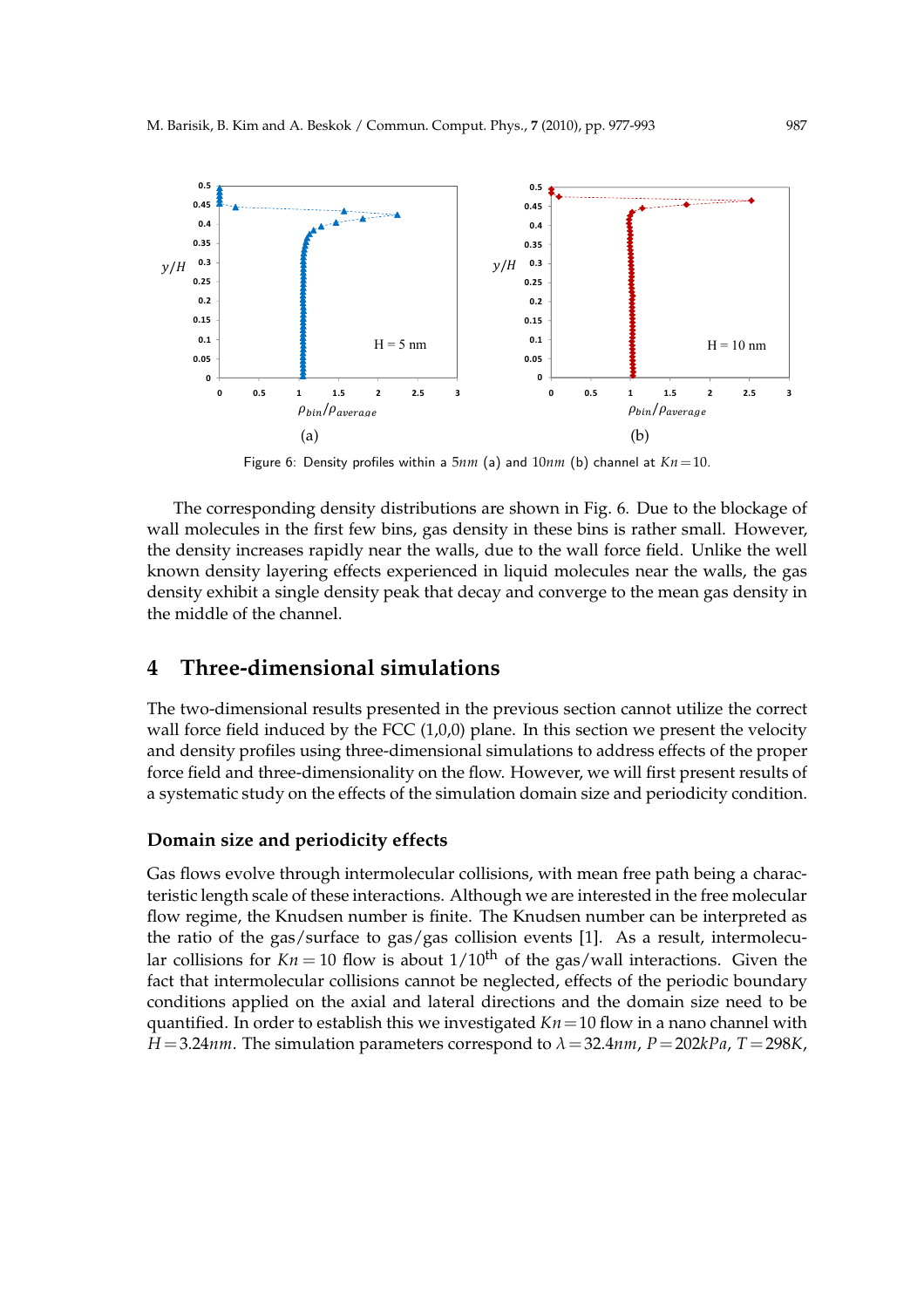

Figure 7: Sizes of the simulation domains with different channel lengths and widths with a fixed channel height (a). Length and width of the each channel are the same for each case and equal to 32.4*nm*, 97.2*nm*, and 162*nm* for *λ*×*λ*, 3*λ*×3*λ*, and 5*λ*×5*λ* domains, respectively. Comparison of the velocity profiles (b) and the density profiles (c) in different sized domains.

and wall velocity of  $U_w = 64m/s$  (0.2*M* flow). Three different simulation domains with *λ*×*λ*, 3*λ*×3*λ*, and 5*λ*×5*λ*, in the axial and lateral dimensions are utilized (corresponding to 32.4×32.4*nm<sup>2</sup>* , 97.2×97.2*nm<sup>2</sup>* and 162×162*nm<sup>2</sup>*). The schematics of these flow domains as well as the velocity and density profiles from these simulations are shown in Fig. 7. We observe that the results are unaffected by the domain size, and the  $\lambda \times \lambda$  domain dimension in the axial and lateral directions are adequate for our three-dimensional simulations. Due to the unusually small channel height, the velocity profile in the nano-channel is affected mostly by the wall force field. The velocity field obtained from the Boltzmann equation solution is valid only within a very small region near the channel center. The density profiles also exhibit density increase near the walls, and the density reaches to its channel average value within approximately 2*σ* distance from the walls. Changes in the gas density seem to be far more dominant than the two-dimensional results, driven by the differences between the two- and three-dimensional wall force fields.

Before we end this section, we revisit Table 1 to discuss the computational impact of the SWMD. The classical MD would be overwhelmed by the number of wall molecules,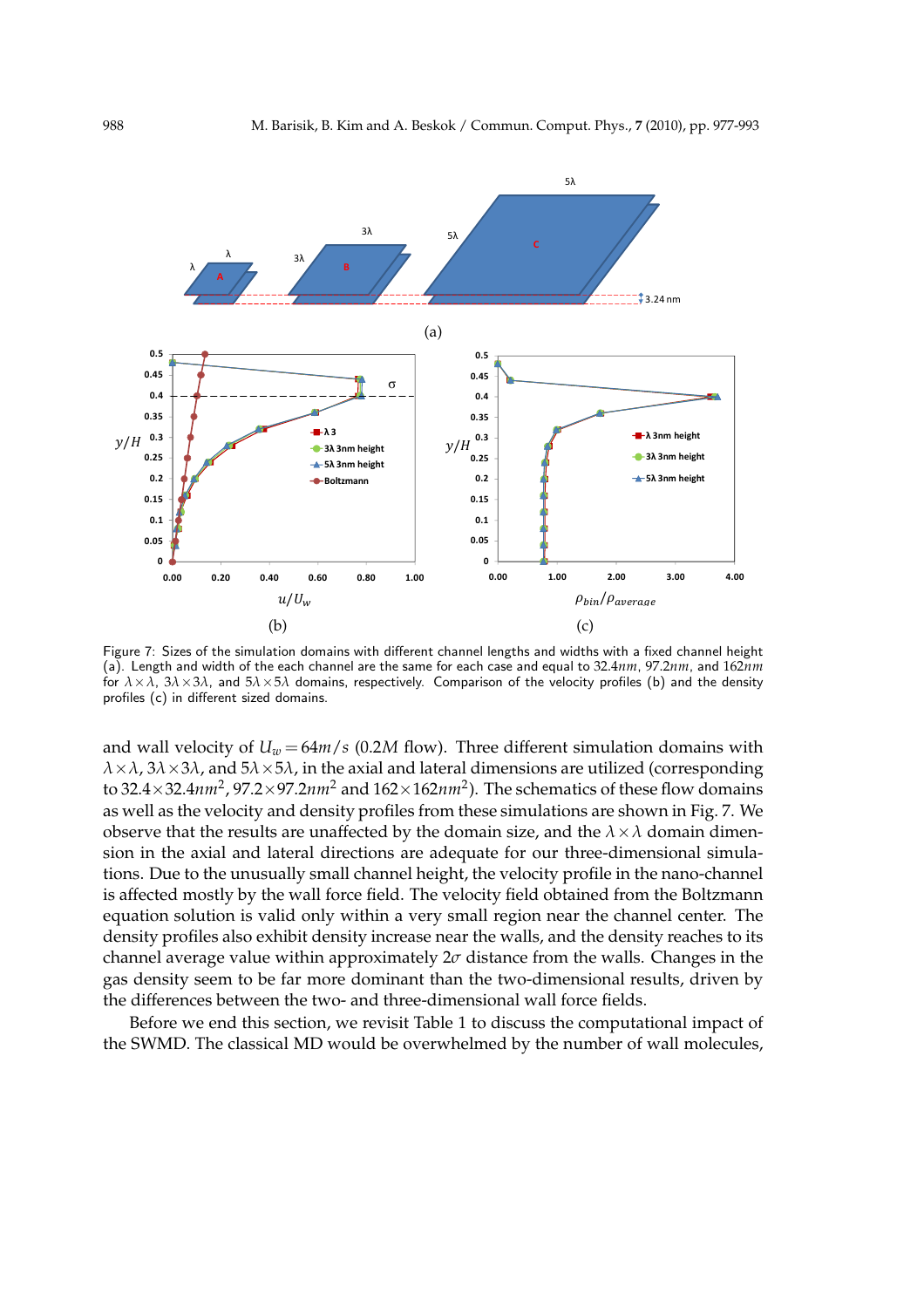which would increase from 36,603 for  $\lambda \times \lambda$  simulations to 903,003 for the  $5\lambda \times 5\lambda$  case. However, increase in the number of gas molecules is rather moderate, changing from 177 to 4425 for these two cases. The impact of the SWMD is in the treatment of wall molecules, where our code utilized only 74 wall molecules irrespective of the domain size. Although SWMD is a simple innovation, it enables MD simulations of gas flows in arbitrarily large domains, where the computational load is solely dictated by the number

### **4.1 Velocity and density profiles**

of gas molecules.

In this section we present the velocity and density profiles obtained from threedimensional simulations performed in  $\lambda \times H \times \lambda$  domains. In order to compare our results with the two-dimensional simulations, we modeled linear Couette flow at 298*K* in  $H = 5.4$ *nm* and  $H = 10.8$ *nm* channels. In order to maintain the flow at  $Kn = 10$ , pressure was set to 120*kPa* and 60*kPa* in 5.4 and 10.8*nm* height channels, respectively. Threedimensional simulations were performed using a constant wall velocity of *M*=0.2. This wall speed was low enough to ensure shear rates that resulted in linear response of the gas slip velocity (This phenomena was originally discussed in [21] for liquid flows). The resulting density profiles, obtained using 100 bins across the nano-channels, are shown in Fig. 8. Increased gas density near the walls is observed in both cases. In comparison with the two-dimensional results, density increase in three-dimensional simulations is more dominant. In fact, comparison between two- and three-dimensional results shows that the amount of density accumulation is up to two times larger in three-dimensional simulations for similar conditions in two-dimensional simulations. This is due to the influence of the force field in three dimensional walls. In future studies we plan to investigate the structure of the density profile near the surface as a function of the gas/wall interaction strength ratio.

In Fig. 9 we present the velocity profiles obtained in three-dimensional simulations along with the results of the Boltzmann equation solution. The MD results agree with the Boltzmann solution in the bulk of the channel. However, effects of the wall force field are felt within 3*σ* distance from the walls. For the *H*=5.4*nm* channel, these regions cover 40% of the flow domain, while it covers only 20% of the domain for the 10*nm* channel. Overall, there are significant differences between the velocity profiles of the two- and three-dimensional simulations. Especially, comparison of near-wall velocity field shown in Figs. 9(a) and 7(b) indicate significant differences. In order to asses the velocity profile within the near wall region we present in Fig. 10 the velocity profiles obtained for  $Kn = 10$ flow in various channel heights and pressures. All near-wall velocity profiles overlap within the 3*σ* region of the wall. It is noteworthy to observe that actual gas velocity near the wall is about 0.8*Uw*. Not accounting for the wall force effects, kinetic theory predicts gas velocity of 0.134*Uw*. Apparently the wall force field decreases velocity slip on the wall. In future studies we will address the effects of gas/wall interaction strength ratio  $(\varepsilon_{wf}/\varepsilon_{ff})$ , which was set equal to 1 in this work.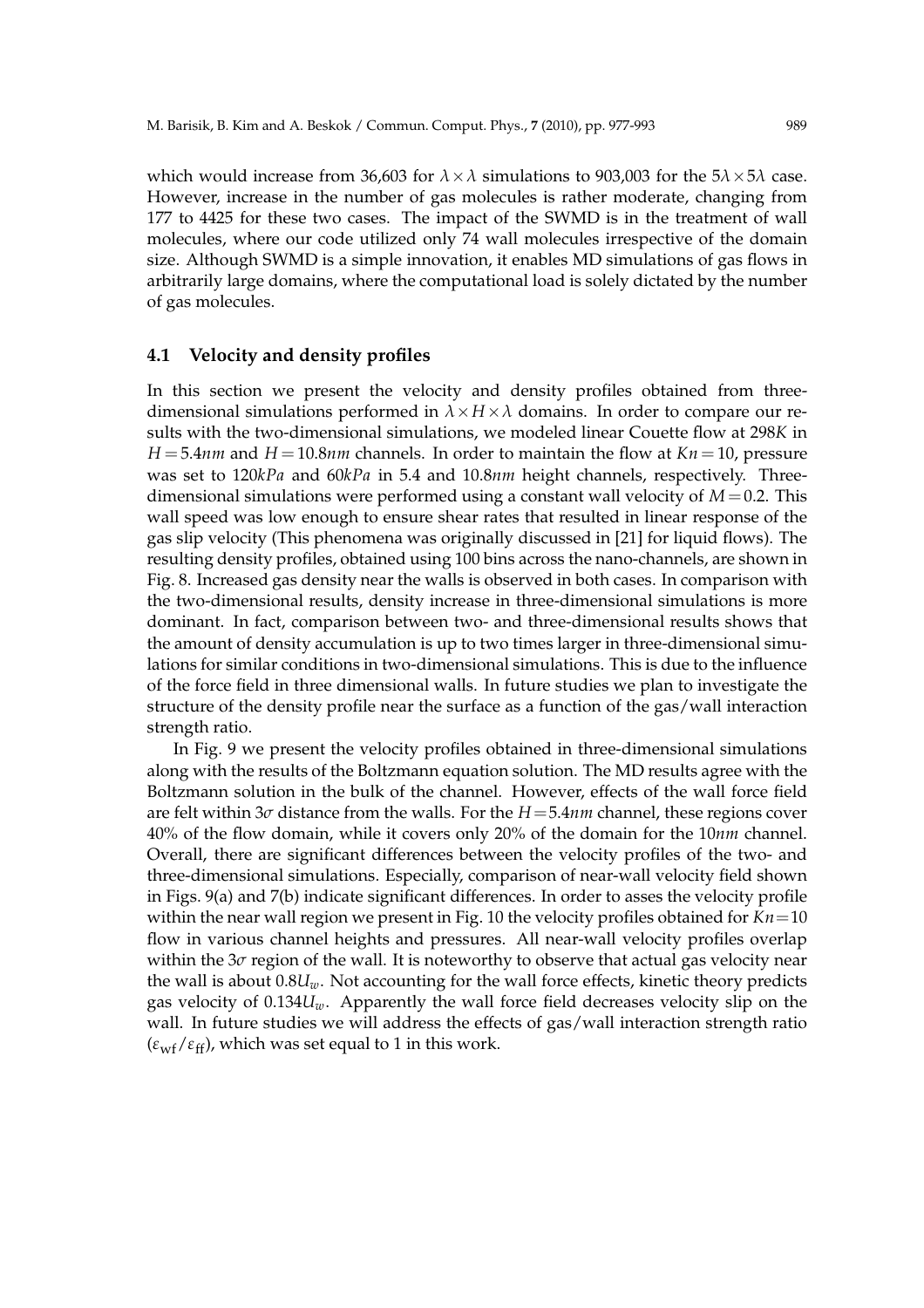

Figure 8: Density profiles for  $Kn = 10$  flow in 5.4 $nm$  (a), and 10.8 $nm$  (b) height channels.



Figure 9: Velocity profiles in *Kn*=10 flow for 5.4*nm* (a), and 10.8*nm* (b) height channels, and the predictions from the Boltzmann equation solutions.

# **5 Conclusions**

Molecular dynamics simulations of gas flows are overwhelmed by the number of wall molecules compared to the gas molecules. This has limited the use of MD in nano-scale gas transport problems. In this manuscript we introduced a smart wall molecular dynamics algorithm (SWMD), which models three-dimensional FCC walls in the (1,0,0) plane using only 74 wall molecules. This is a simple, yet important development, which allowed us to simulate gas flows within arbitrarily large domains. Within the current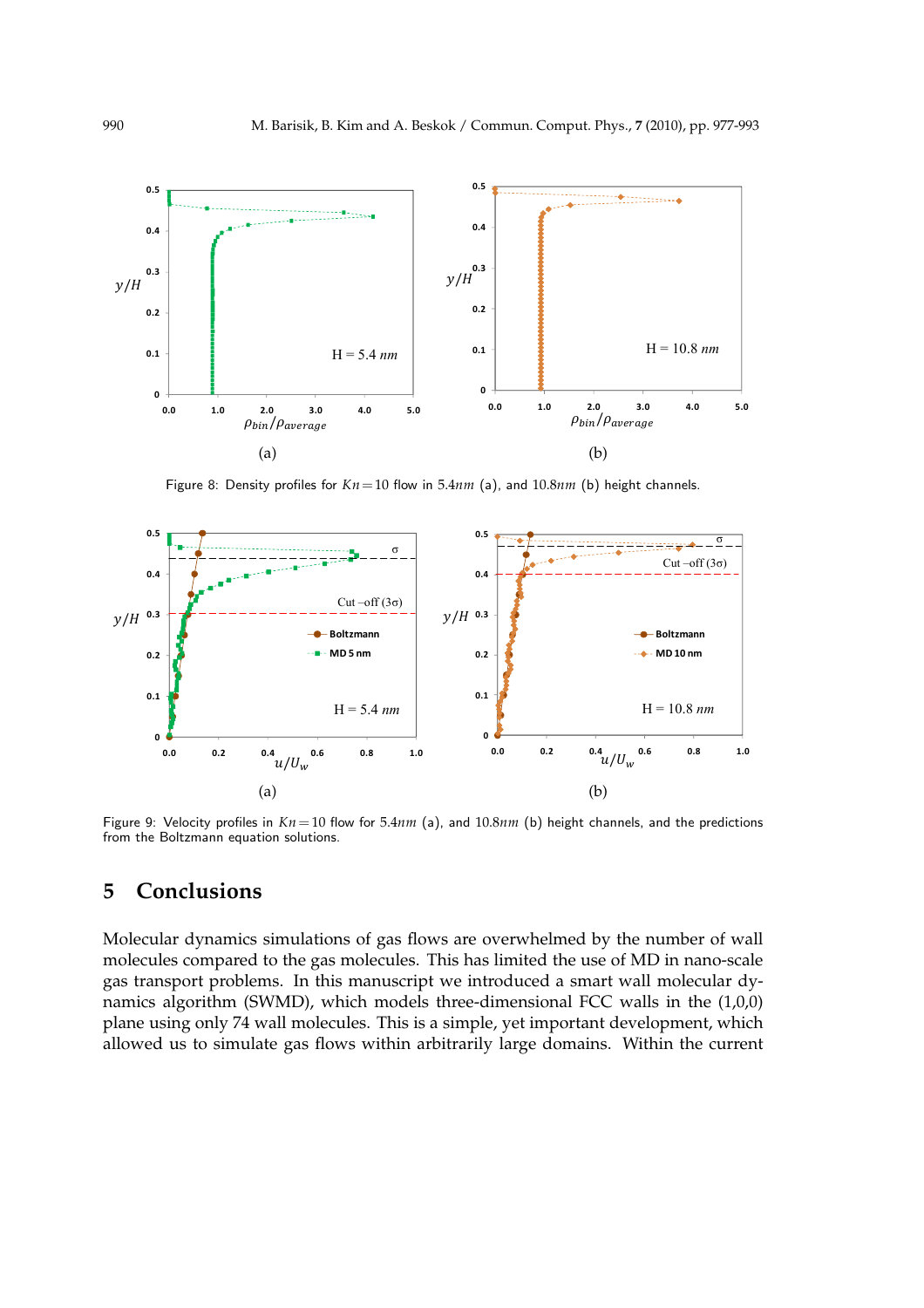

Figure 10: Dimensionless velocity profile within the wall force penetration region at  $Kn = 10$  and  $\varepsilon_{wf}/\varepsilon_{ff} = 1$ .

implementation, the computations are dominated by the number of gas molecules and their interactions with walls are modeled using the 74 molecule wall stencil, resulting in significant memory savings in computations. Using the SWMD, we were able to assess the effect of domain size and the periodic boundary conditions on gas flows. We have formally shown via three-dimensional MD simulations that one mean free path length is adequate to impose periodicity boundary conditions. To our knowledge, MD simulations of gas flows in such large flow domains have not been attempted before.

Presence of the walls creates an additional length scale based on the Lennard-Jones force field near the walls. This is typically  $3\sigma$  in the parametric regime studied here. Therefore 3*σ* region near the walls becomes a critical length scale that admits deviations from the kinetic theory. Our SWMD results have shown increase in the gas density and sudden change of the velocity profiles within this region. Kinetic theory solutions based on the Boltzmann equation neglect the wall force field effects, and hence, cannot predict this density increase and the change in the velocity profile. We have shown that the velocity profile within the interface region exhibits self similar behavior regardless of the channel height (provided that  $H > 6\sigma$ ). Overall, the slip velocity is over predicted using kinetic theory solutions.

We have also shown differences between the two- and three-dimensional simulation results. Especially the density buildup and the velocity profiles near the walls are different due to the differences in the wall force field. In addition, there aren't any equivalent geometrical wall description and wall force fields between the two- and threedimensions. Therefore, two-dimensional MD is not suitable for full description of nanochannel gas flows.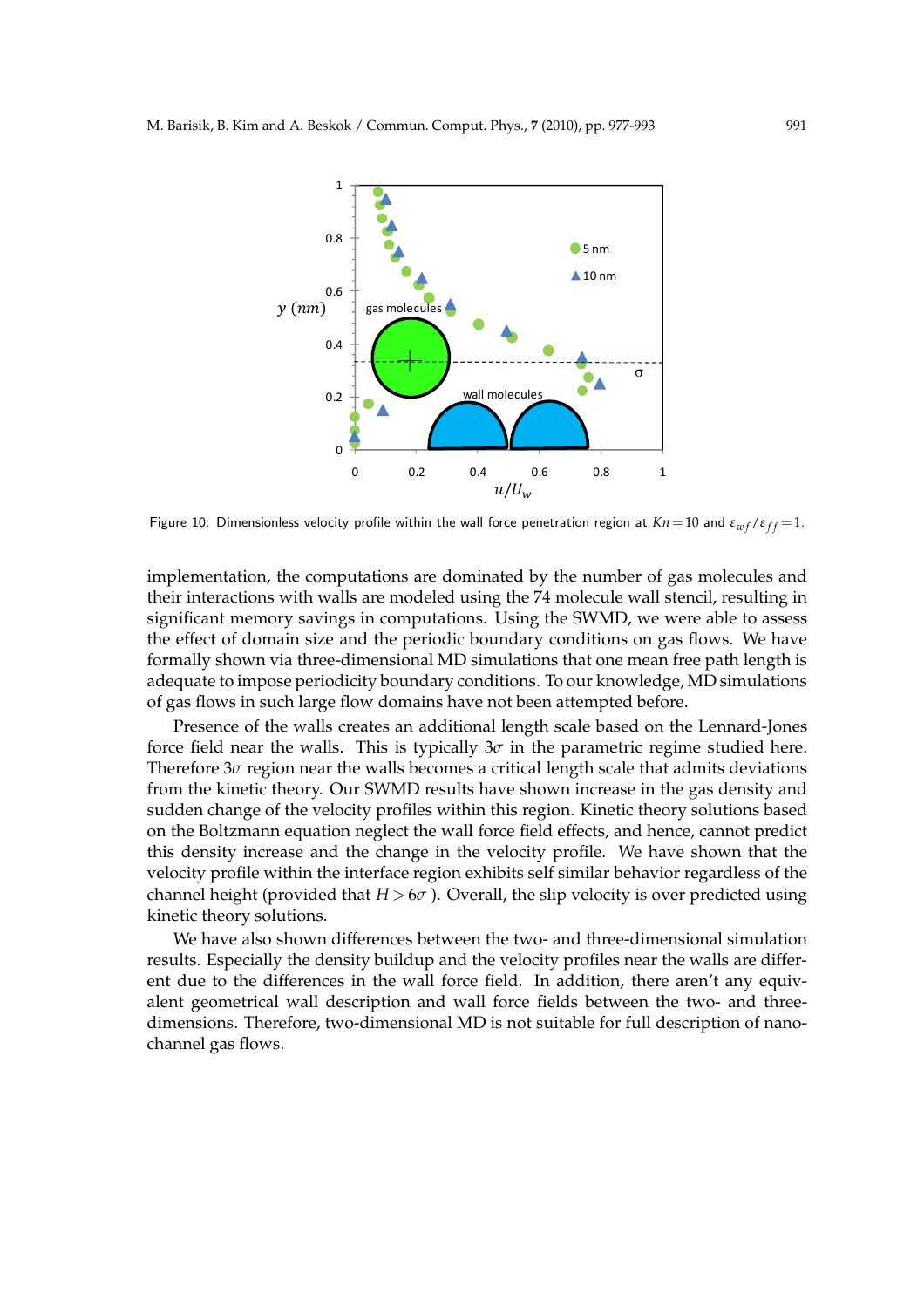Our future studies will include systematic investigations of the density build-up and the velocity profiles as a function of the Knudsen number and the gas/wall interaction strength ratio. Further insights could be gained by investigating components of the stress tensor that will enable evaluation of pressure and shear stress, and by relating these to the results from the kinetic theory predictions.

# **Acknowledgments**

This work was supported by the National Science Foundation under Grant No. DMS 0807983.

### **References**

- [1] G.E. Karniadakis, A. Beskok, and N. Aluru. Micro Flows and Nano Flows: Fundamentals and Simulation. Springer- Verlag. New York, 2005.
- [2] C. Cercignani, and M. Lampis. Kinetic models for gas-surface interactions. Transport Theory and Stat. Phys., 1:101-114, 1971.
- [3] G.A. Bird. Molecular Gas Dynamics and the Direct Simulation of Gas Flows. Oxford Science Publications, Midsomer Norton, Avon, UK, 1994.
- [4] E.P. Gross, and S. Ziering. Kinetic theory of linear shear flow. Phys. Fluids A, 1:215-224, 1958.
- [5] D.R. Willis. Comparison of kinetic theory analyses of linearized Couette flow. Phys. Fluids A, 30:127-135, 1962.
- [6] S.K. Loyalka, N. Petrellis, and T.S. Storvick. Some exact numerical results for the BGK model, Couette, Poiseuille and Thermal creep flow between parallel plates. J. Appl. Math. Phys. (ZAMP), 1:514-521, 1979.
- [7] C. Cercignani. A variational principle for boundary value problems in kinetic theory. J. Stat. Phys., 1:297-311, 1969.
- [8] S. Stefanov, P. Gospondinov, and G. Cercignani. Monte Carlo simulation and Navier-Stokes finite difference calculation of unsteady-state rarefied gas flow. Phys. Fluids, 10: 289, 1998.
- [9] Y. Sone, S. Takata, and T. Ohwada. Numerical analysis of the plane Couette flow of a rarefied gas on the basis of the linearized Boltzmann equation for hard sphere molecules. Eur. J. Mech., B/Fluids, 9:273-288, 1990.
- [10] H. Xue, H.M. Ji, and C. Shu. Analysis of micro-Couette flow using Burnett equations. Int. J. Heat Mass Transfer, 44:4139-4146, 2001.
- [11] P. Bahukudumbi, and A. Beskok. A phenomenological lubrication model for the entire Knudsen regime. Journal of Micromechanics and Microengineering, Vol 13 No 6, 873-884, 2003.
- [12] P. Bahukudumbi, J.H. Park, and A. Beskok. A unified engineering model for steady and quasi-steady shear-driven gas microflows. Microscale Thermophysical Engineering, 7:291- 315, 2003.
- [13] J.H. Park, P. Bahukudumbi, and A. Beskok. Rarefaction effects on shear driven oscillatory gas flows: A DSMC study in the entire Knudsen regime. Phys. Fluids, 16(2):317-330, 2004.
- [14] P. Bahukudumbi, and A. Beskok. Quantification of energy dissipation for laterally oscillating microstructures. Phys. Fluids, 20(3):317-330, 2008.